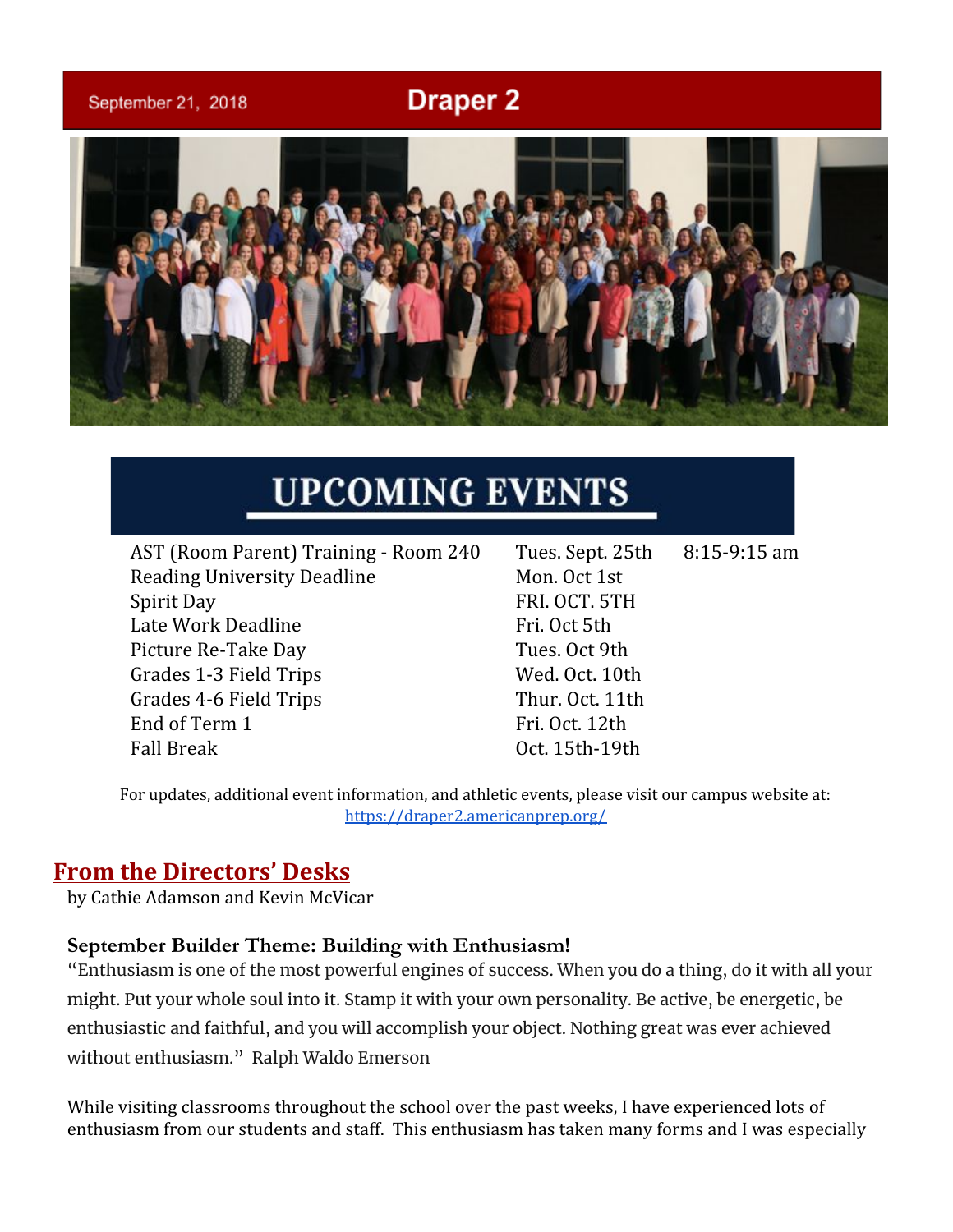

impressed with how one of our students showed her enthusiasm for school. Take a look at one of the encouraging posters she created for her classroom.



# **\*ALMA-Online grading Program-Notifications**

### **Exciting News: ALMA will be sending out Missing Work Reports every Thursday! Alma Update: Missing work notifications**

Parents! You now have the ability to receive notifications for any missing assignment your child may have. We have enabled this for all parents. By default you will receive a weekly text message sent on Thursdays. Please note, if your account is not set up to receive text messages you will receive an email instead. The text message will come from 801-810-3590 and the emails will come from notifications@getalma.com.

If you wish to edit your notifications settings, log in to Alma. Click on "My Account" from under your name in the upper right corner.

ALMA, the online grading program used in our Elementary school, is now up and running. Thank you for your patience as our staff has been working hard to enter all the information needed to get it started. You should have already received an email directly from ALMA with your username and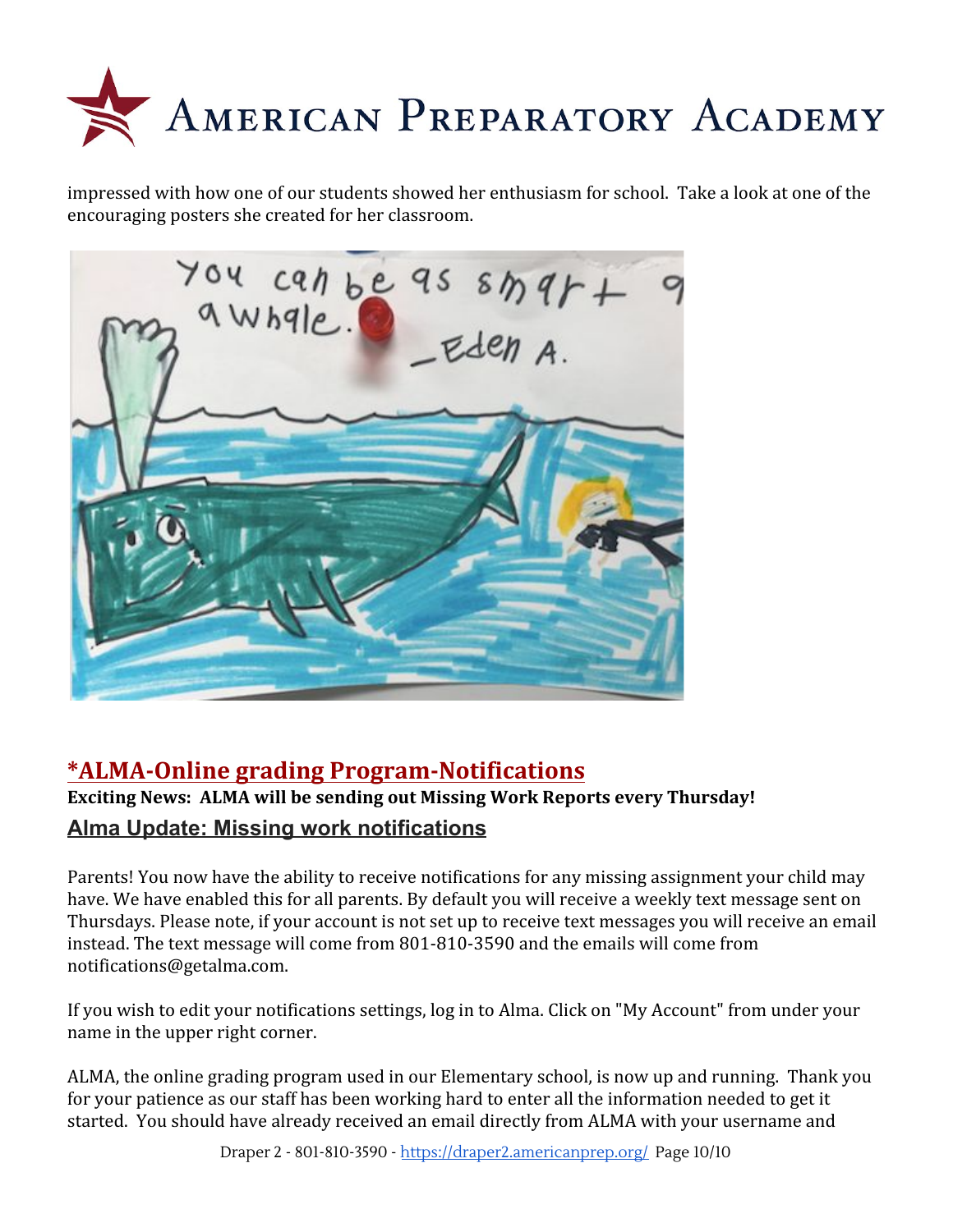

password. Please remember to check your junk mail if you didn't receive an email. If it is not there, please contact your student's homeroom teacher so we can fix any problems.

# **Shelter in Place Drill**

As part of our emergency drills we routinely do here at the school, we practiced a "Shelter-in-Place" drill with our staff and students this week. A "Shelter-in-Place" situation involves a threat outside the school where we continue teaching but lock our doors so no outside visitors are allowed in the school. If you were coming to check out your student during this time, you would have to call the front office and, depending upon the situation, might not be allowed in the building. Please understand that these drills are an important safety procedure and we are sorry for any inconvenience that you might experience.

### **Healthy Home, Healthy Students, Healthy School**

The cold, flu, and stomach bug season is upon us. Usually these illnesses, however uncomfortable they make us, are minor illnesses. The good news is that many of these common illnesses can be prevented with the right precautions. Please help us keep your students healthy by encouraging them to wash their hands frequently, not touch their face, and to not share drinks or food from their dishes with anyone. Here at the school, we are doing our best to keep surfaces disinfected and encourage you to do the same. If your student has a fever, has thrown up, or is constantly coughing, we ask that you keep them home from school. We ask that a student be fever free & vomit free for at least 24 hours before coming back to school. By following these guidelines, we hope to decrease the spread of these easily transmittable illnesses.

# **Holiday Boutique Planning Meeting**

Plans are underway for this year's Holiday Boutique and we need your help. If you are interested in being part of the planning committee, please come to the meeting scheduled for this coming Wednesday, September 26 at 8:15 am. This year's boutique will be bigger and better than ever! And we'd love any suggestions that you have. Please contact Michelle Goudge at [mgoudge@gmail.com](mailto:mgoudge@gmail.com) or 218.556.2484 with any questions.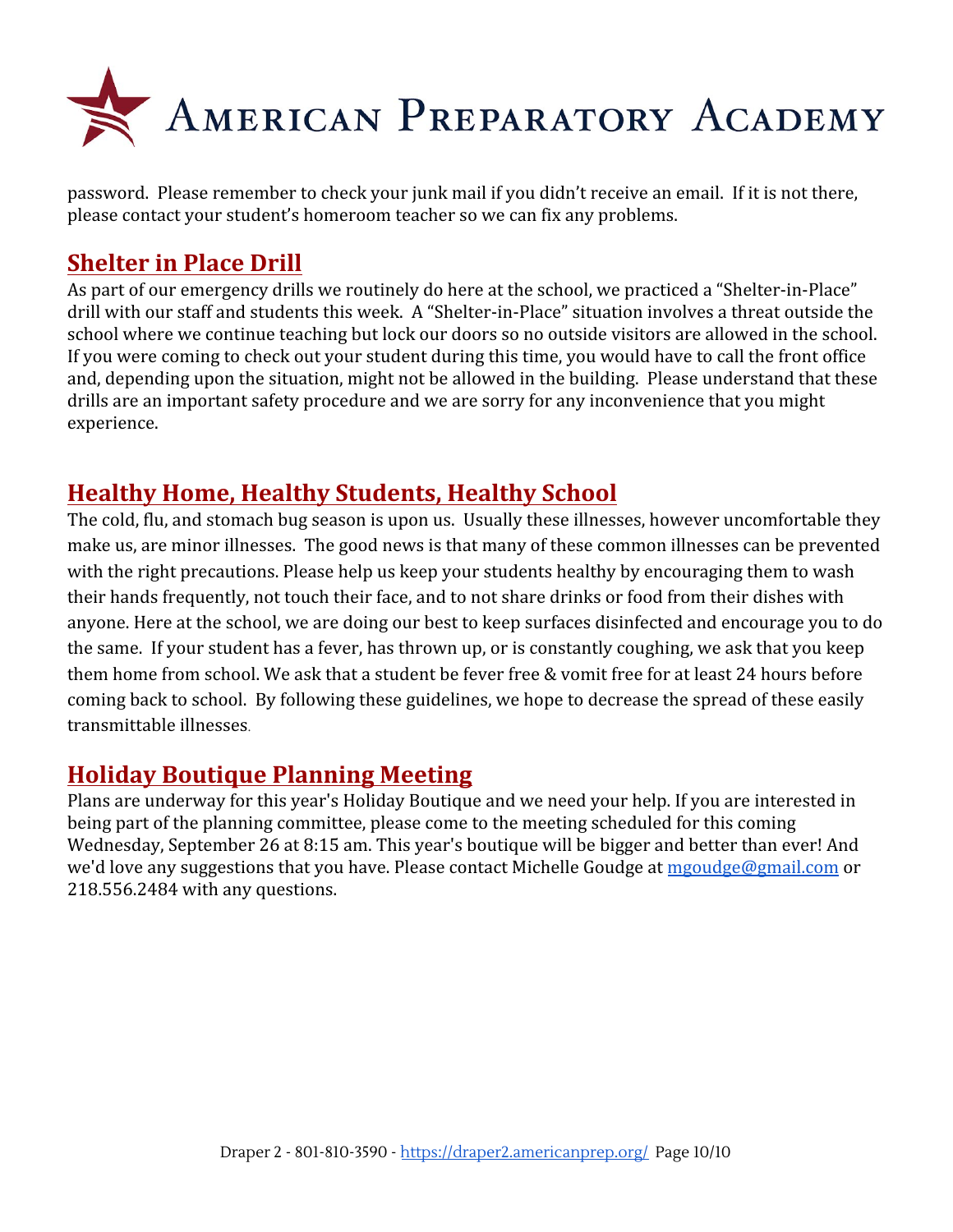

### **\*Field Trip Donations**

FIELD TRIPS!!! Our elementary students in grades 1-6 take two field trips per year. Kindergarten students will go to the zoo for their end-of-year field trip. Field trips are important learning experiences for our students!!

The transportation to the field trips is quite expensive. In past years we have had parent volunteer drivers because the cost of buses is about \$11.00 per student per trip. This year, we are hoping to use buses for all our field trips and we are asking parents to help us to provide this great opportunity to your child. We need your kind donation of \$11.00 per field trip (\$22.00 total for grades 1-6).

The school's foundation - American Preparatory Education Foundation - is graciously heading up the field trip donation effort this year. Please go to <https://www.americanprepfoundation.org/programs> to make your online donation. When you hit the page, scroll down to "Program Enhancement" and from the drop-down menu choose "Draper 2 Field Trips".

You may also send a check made out to APEF if you prefer.

Although we hope to receive donations of \$22.00 from every parent, we welcome donations of a greater amount to help cover where we may fall short. THANK YOU!!

### **From the Front Office**

Hello, Families! We are grateful to the VOLUNTEERS who have helped us in our front office! So far, we have about 4 out of the 20 weekly volunteer slots filled. WE NEED VOLUNTEERS IN THE FRONT OFFICE TO SERVE YOUR WONDERFUL STUDENTS! Please sign up and come help us! Here is the link to sign up: <https://www.signupgenius.com/go/20f0544adac2ba1f58-american>

#### **\*Parking**

If you need to come into the school during the school day, please park in the VISITOR parking spots. They are painted with white paint. Please do not park in any of the numbered spots, as those are reserved for staff parking. Thank you!

#### **\*Pledge of Allegiance and National Anthem**

If you are entering our building, or in the building somewhere, and we are underway with either the Pledge of Allegiance or National Anthem, please stop and respectfully participate! The front office takes this very seriously and we will stop what we are doing to participate in both. We think this is a FANTASTIC way to start the day.

#### **\*Parent Messages to Students**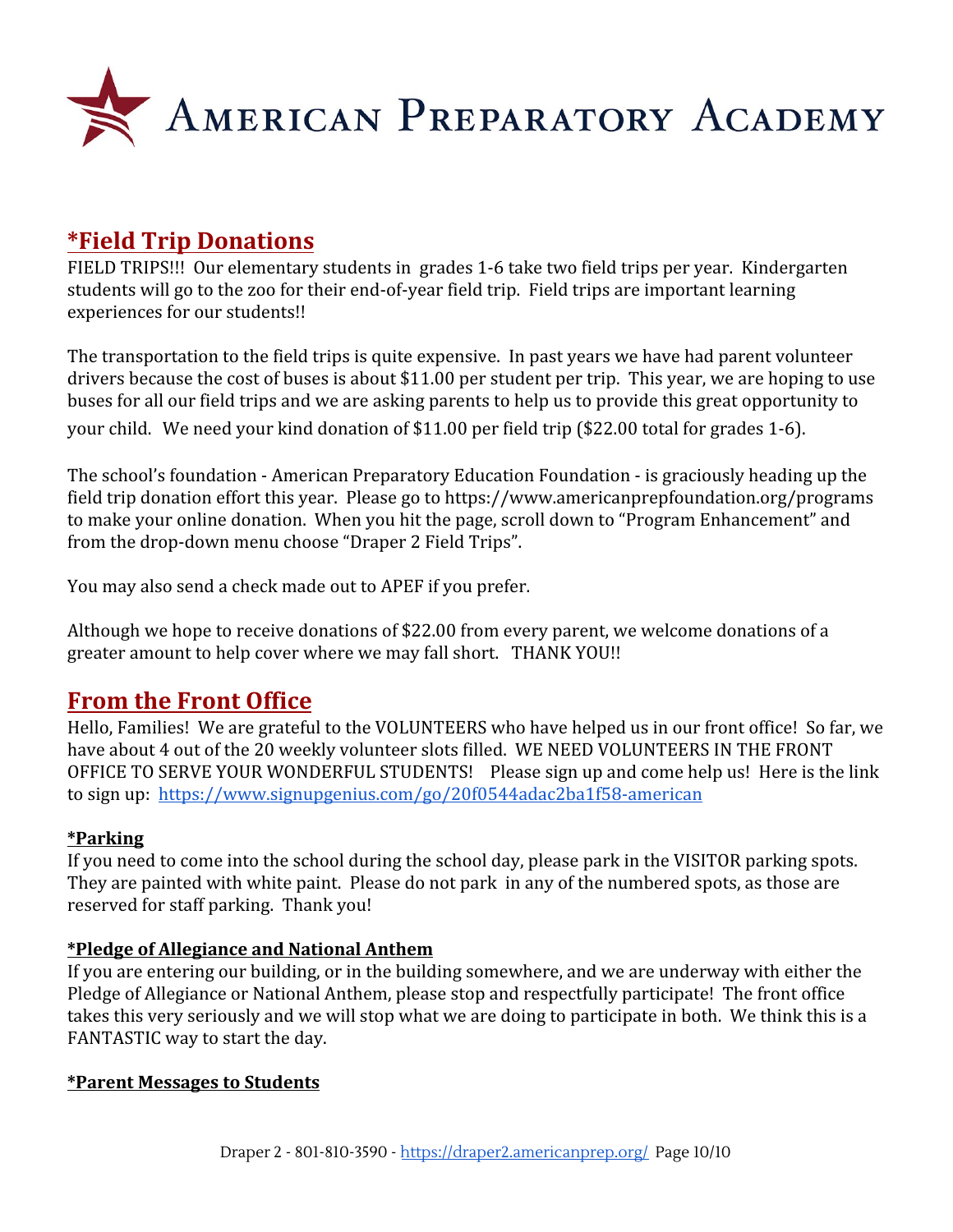

Thank you to those parents who have been diligent in getting messages to their students via the student's teacher -- it has been very helpful to not have to track them down during groups!

Although we would love to be able to get personal messages from parents to students during the school day, it is not possible for us to consistently do this. As you know, our students are on the move all day long! Students are going from the classroom to groups classes to specials (music, art, PE) and recess. Did you know our students have at least 10-15 transitions every day? Finding a student to pass along a message is quite a feat! So with only 2 secretaries in the office to serve our parents and guests and students who are ill, we really are not in a position to leave the office to run messages to students. Please communicate any message that needs to get to your student with the homeroom teacher via email the night before (preferably) or first thing in the morning.

#### **\*Attendance**

The email for absent students is [d2attendance@apamail.org](mailto:d2attendance@apamail.org). Reporting your student absent is a TWO step process:

- 1. Email [d2attendance@apamail.org](mailto:d2attendance@apamail.org) and include your child's name, grade and teacher's name, OR call the front office at 801-810-3590, select the attendance option and leave a message with the same information (student name, grade and teacher's name) by 9:30 am each day your child is absent, AND
- 2. Email your student's homeroom teacher.

Thank you so much for your patience as we get things going here at APA! We are learning so much and our processes are improving each day. We hope to see lots of volunteers helping us in the office very soon! We look forward to meeting you.

#### **\*Afternoon Pick-Up**

THANK YOU to all the families who switched their curb assignment to help balance the traffic flow! As traffic is flowing well now, we don't plan any further curb adjustments for our purposes. If you need or want a pickup change, please contact us at the school office.

If an adjustment needs to be made to your regular pick-up time, please communicate that DIRECTLY to your child's teacher. (For example, if your sister is picking up your kids just this once, and needs them to go to curb B instead of D, email your student's teacher by 9:00 am). Attendance

- Absences: when your student is absent -- whatever the reason and whenever you find out please email the front office (d2attendance@apamail.org) AND your student's teacher (First Letter Of The Teacher's First Name Full Last Name @[apamail.org\)](http://apamail.org/).
- Tardies: when your student is tardy -- whatever the reason and whatever the time of day -- an adult needs to walk him/her into the building. If it is before 9:20 am, your student will not need a pink slip for class, but an adult still must be present to sign off that the student wasn't just sluffing :)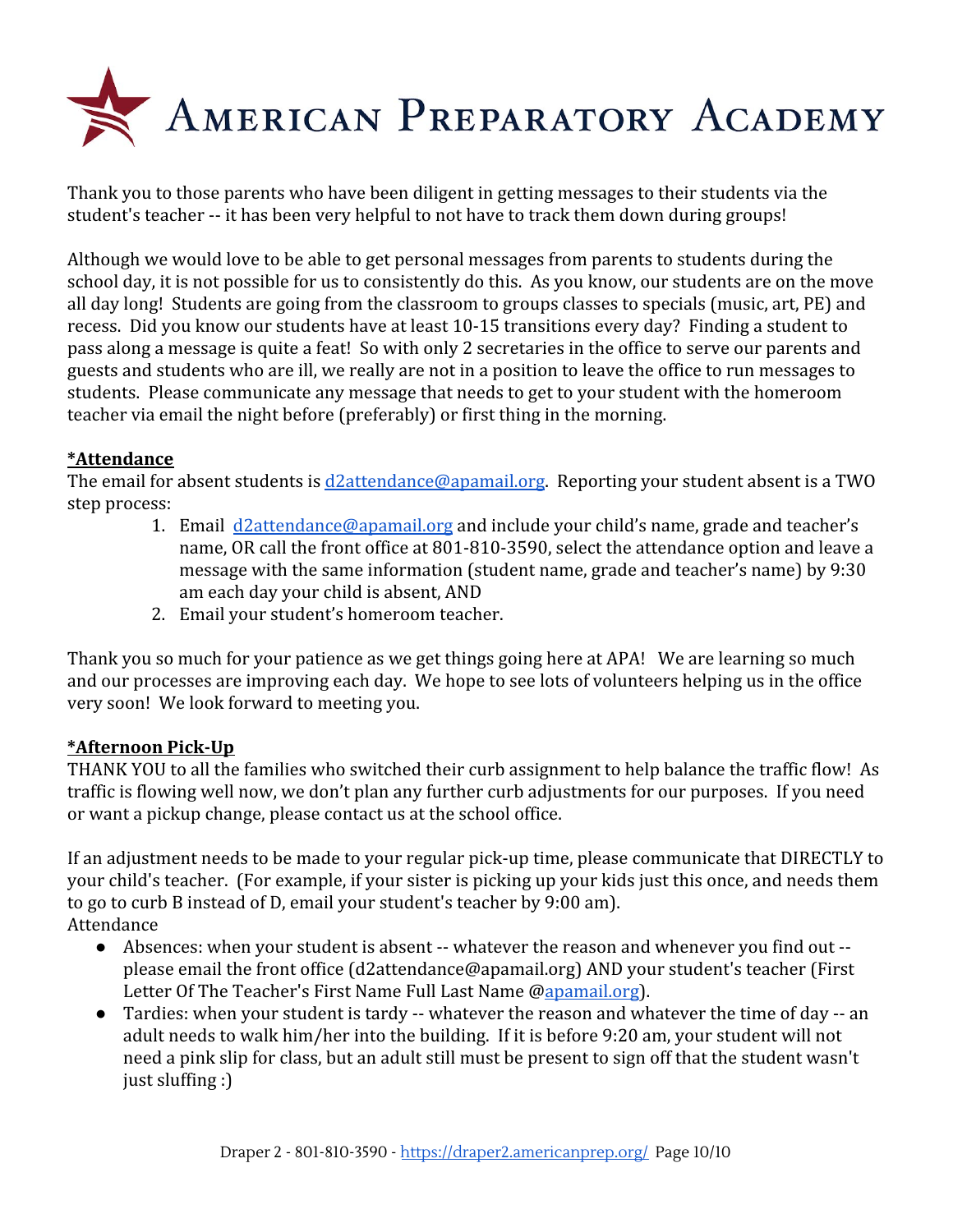

#### **Lost and Found**

Items in the Lost and Found will be donated at the end of every month. If your student is missing a docket or a water bottle or headband or sweater or lunchbox -- please come claim it in the next two weeks.

#### **Air Quality**

With the Air Quality as horrid as it has been, feel free to send your student to school with a water bottle (labeled with their name!). On bad-air days, we will keep the students inside and away from the bad air whenever possible!

### **Friends of APA**

We all know that American Prep's greatest assets are our teachers and staff!

Research shows one of the most important factors affecting student learning is the teacher. When students are placed with a high performing teacher three years in a row, gains in student achievement are significant and their chances of attending college are increased.

**Friends of APA** has created a unique way to say "thank you" by forming the Builders Club. The Builders Club is a program that provides bonuses and staff compensation for our teachers. We invite all our parents to become members of the Builders Club by making monthly donations for each student that attends APA. We want to reward our teachers so we can retain them and provide an excellent education for our students well into the future.

If you love your child's teacher, join the Builders Club! <https://www.americanprepfoundation.org/apa-builders-club>

You can also donate in person each month at the front office.

# **School Supply Donations**

American Prep takes care of all the school supplies our students need during the year. We provide pencil pouches, pens, pencils, writing paper and a docket to all of our students. Our dockets help keep papers organized and help students acquire the organizational skills needed to become successful in their educational endeavors. Parents need to supply a clean uniform and a nutritional lunch for their student each day.

<https://www.americanprepfoundation.org/programs>

# **\*Family Support Organization**

Dear Parents,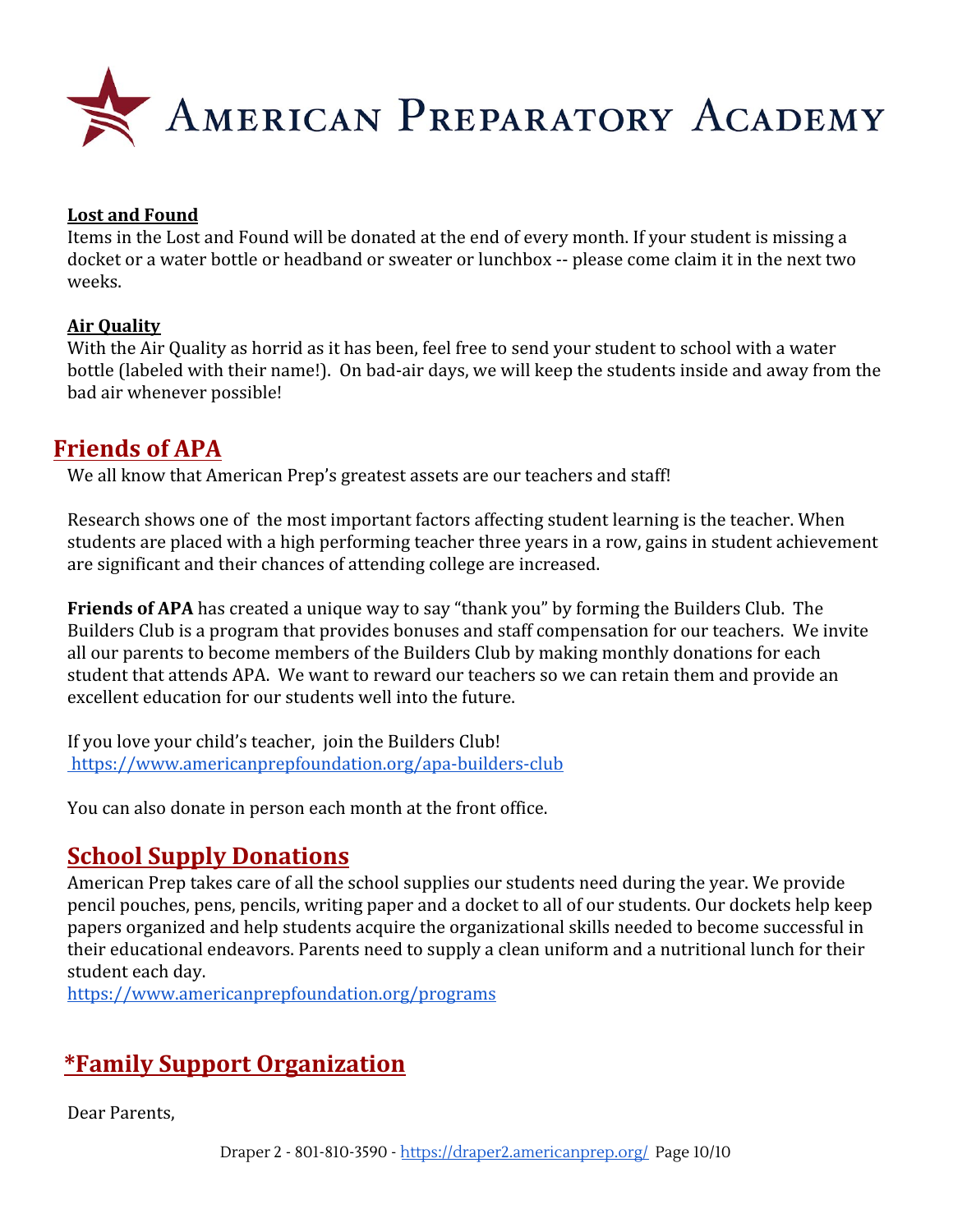

As your D2 and D3 Family-School Organization (FSO) Directors, we would like to thank everyone who helped to make this year's Fall Festival a success! We truly appreciate each and every volunteer and all of those who donated to the student government bake sale. The bake sale was a huge success this year! We also appreciate all of the staff at APA who helped us leading up to the festival and all those who helped us that night. We couldn't have done it without you.

Last but not least, thank you to everyone who came out to the Festival and supported the FSO and different groups from D2 and D3. We hope that everyone who came enjoyed the night's festivities. The administration would like to put some pictures up on the website, so if you took pictures that you are willing to share, please email Nicole Harman at nharman@apamail.org. Thank you,

Nicole Harman & Kelly Bible

**As you know, every family is asked to contribute 20 volunteer hours each school year.** Have you considered where you would like to spend those hours? We appreciate those that have signed up to help in their child's classroom! But did you know that there are many needs in the school besides in the classroom? The FSO will have quite a few opportunities in the next few months to serve our staff and students. Opportunities include:

- Front Office Volunteers
- Sorting Box Tops
- Book Fair
- Reading University Store
- Parent-Teacher Conference Dinner

The process for volunteering is simple!! Just watch for sign-ups for the different events in the newsletter or via email. Then follow the link to sign up! It is EASY!!

We also TRACK parent volunteer hours. There are 2 ways you can track your hours:

- 1. Write them with a permanent marker or pen on your weekly communication envelope OR
- 2. Email them to **[volunteerdraper2@apamail.org](mailto:volunteerdraper2@apamail.org)**

When you reach 20 hours of volunteer service, you will receive a Volunteer Pin!

#### **If you have volunteer hours, please record them or email your hours to [volunteerdraper2@apamail.org](mailto:volunteerdraper2@apamail.org)**

If you have any questions regarding the FSO and how you can help, please send an email to nharman@apamail.org.

Thanks again! Nicole Harman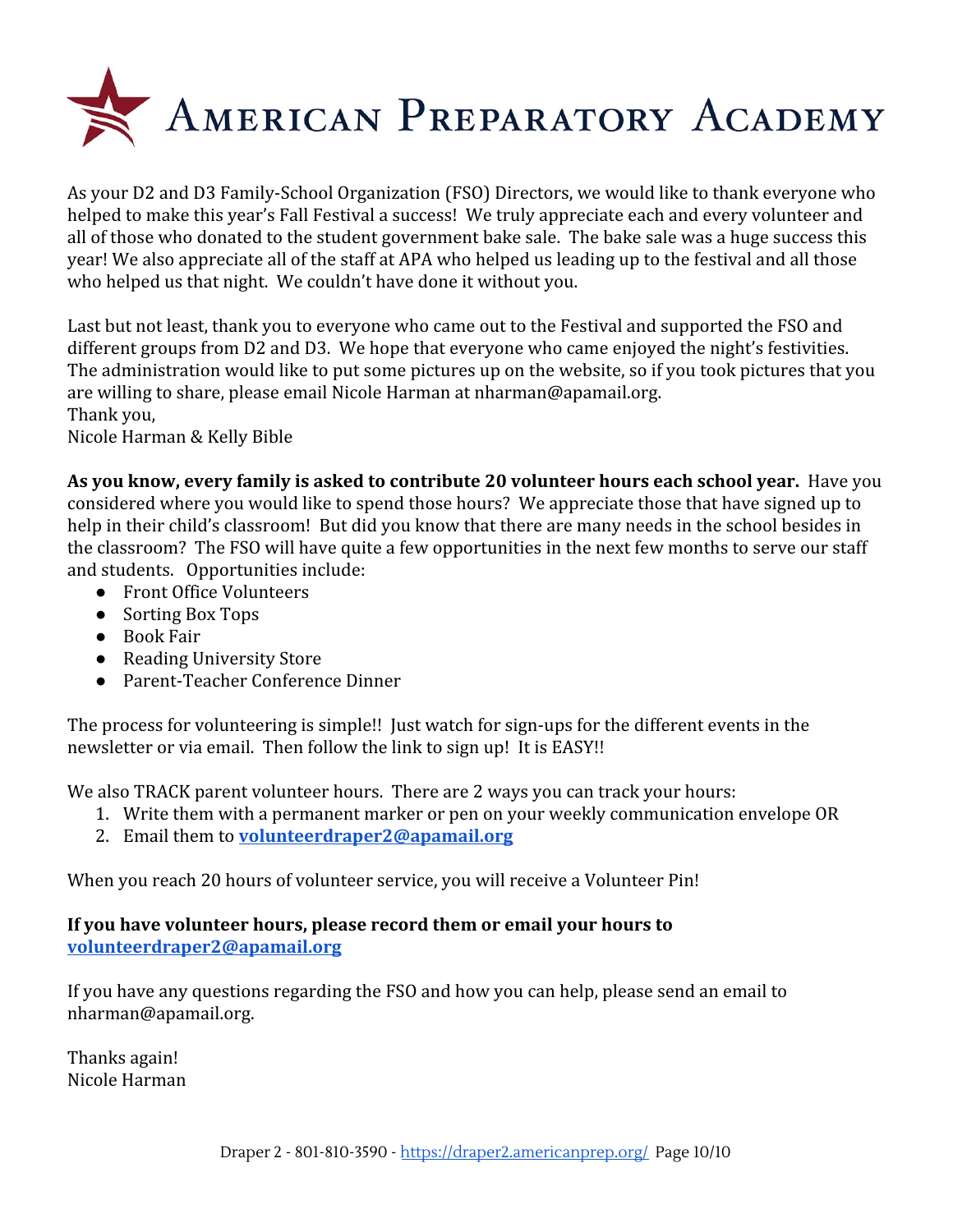

### **\*\*Substitutes needed!**

#### Need for Substitute Teachers!

We are in need of substitute teachers! Please consider becoming a substitute for us! Or, if you have friends, relatives or neighbors who are looking for a WONDERFUL part-time job, this may just be it! Here is more information about our substitutes and their duties:

Elementary Substitutes: Don't worry, you won't be put in charge of a classroom! Our staffing model allows us to have our Instructors step in and substitute for the teachers when they are absent, so our substitutes are really "assistant" teachers, helping out the Instructor as they teach the class. This is a really great opportunity for parents and others to be in the school and to make a BIG difference! Being an elementary substitute is VERY FUN! Please email Cathie Adamson [cadamson@apamail.org](mailto:cadamson@apamail.org) or call 801-810-3590 and we will answer any questions you may have!

Secondary Substitutes: For grades 7-12, you will be in a classroom with students, following a substitute plan left by the classroom teacher. Our students are respectful and fun to be around! You will love it!! Please email Carole Hollinger [carole.hollinger@apamail.org](mailto:carole.hollinger@apamail.org) or call 385-434-2000 ext.1008 and we will answer all of your questions!!

Our substitute teacher pay is very competitive! HS Diploma/GED \$80 per day Associates Degree \$85 per day Bachelors Degree \$90 per day

Please email or call Cathie Adamson [cadamson@apamail.org](mailto:cadamson@apamail.org) if you are interested, or go directly to our website at<https://www.americanprep.org/careers/>and apply!!

### **\*Assembly Etiquette**

At American Prep, we have many different assemblies for various events and weekly student "Show What You Know" assemblies. At these assemblies we ask everyone to observe the following protocols:

- Please always find a seat. We do not want any guests standing during an assembly.
- Please stay for the entire program. It is not good manners to get up and leave in the middle of an assembly. Please just plan on spending the extra time in the assembly if coming to see your student.
- When the Pledge and National Anthem start, please stop and pause where you are and participate by being respectful, reciting the Pledge and singing along with the National Anthem. Please do not try and enter the room during this time, just stay in the lobby or outside the door.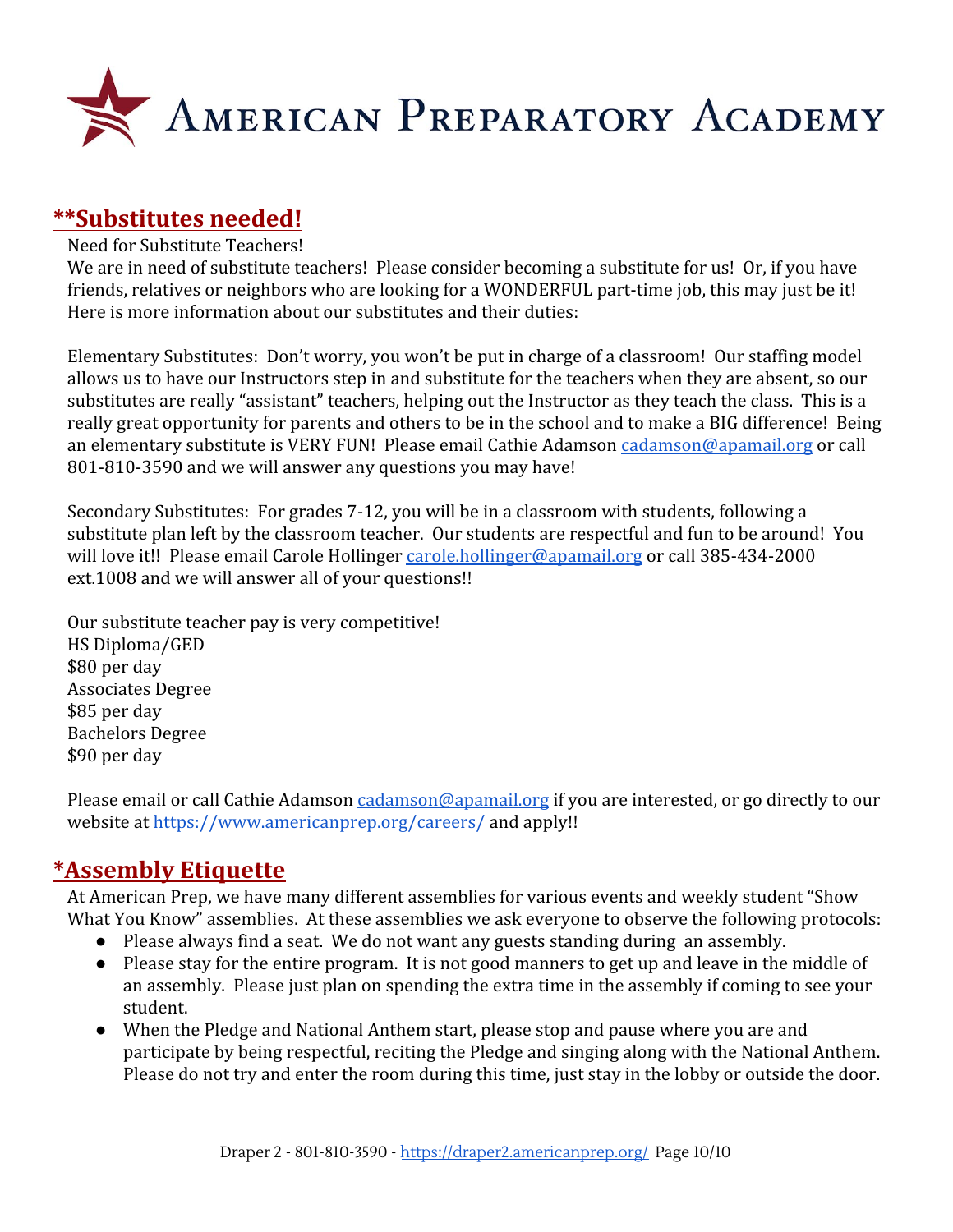

### **Character Development**

by Mandy Brown

Our 6th Grade "Welcome Aboard the APA FriendSHIP" was a success today! Students were able to practice and master very important skills about being a true friend. Some of the lessons taught in this event included how to write a thank you note, the way to meet and greet, how to navigate a reception line and the keys to asking intelligent questions. A big thanks to all of our amazing parent volunteers. These events would not be possible without you! Please ask your 6th grader to share what they learned with you.

A big shout out to Ashley Rough-Watkins, Kathy Larrabee, G Singh, Shayna Cerny, Kristen Mukhar, Stacie Peterson, Shana Hawes, Cicilee Johnson, Elise Smith, Tori Andersen, Kimberly Higgison, and Mayumi Yamanaka for helping us with our 5th grade event last week. We couldn't have done it without you! We hope you had fun with us.

IMPORTANT REMINDER! ... we want to collect more stories of service! Please let us know about YOUR CHILD serving an elderly neighbor, volunteering with their sports team to clean up a park, going as a family to walk dogs at the Humane Society, etc. Send your stories and photos to mandy.brown@apamail.org to be featured all month long on our Builder Bulletin Board (located in the kindergarten/first grade hall).

# **\*School-to-Parent Communication**

A weekly newsletter from the Administrative Director will be emailed to American Prep families. Additionally, there will be a weekly communication envelope sent home with the youngest student of each family which will contain a paper copy of our newsletter, additional flyers and other paper materials. This envelope will go home with students on Thursdays or Fridays. The newsletter will contain notification of important dates and events, as well as pertinent school news and information. **Please empty the contents and return the Communication Envelope with your student the following Monday, signing that you have received it.**

### **\*\*After-School Activities**

**Learning Through Robotics** Grades 1-2 Wed., 2:30-3:30 pm, 2nd Floor Art Room #233 Grades 3-6 Thur., 2:30-3:30 pm, 2nd Floor Art Room #233 <http://www.roboticstem.com/sign-up/>